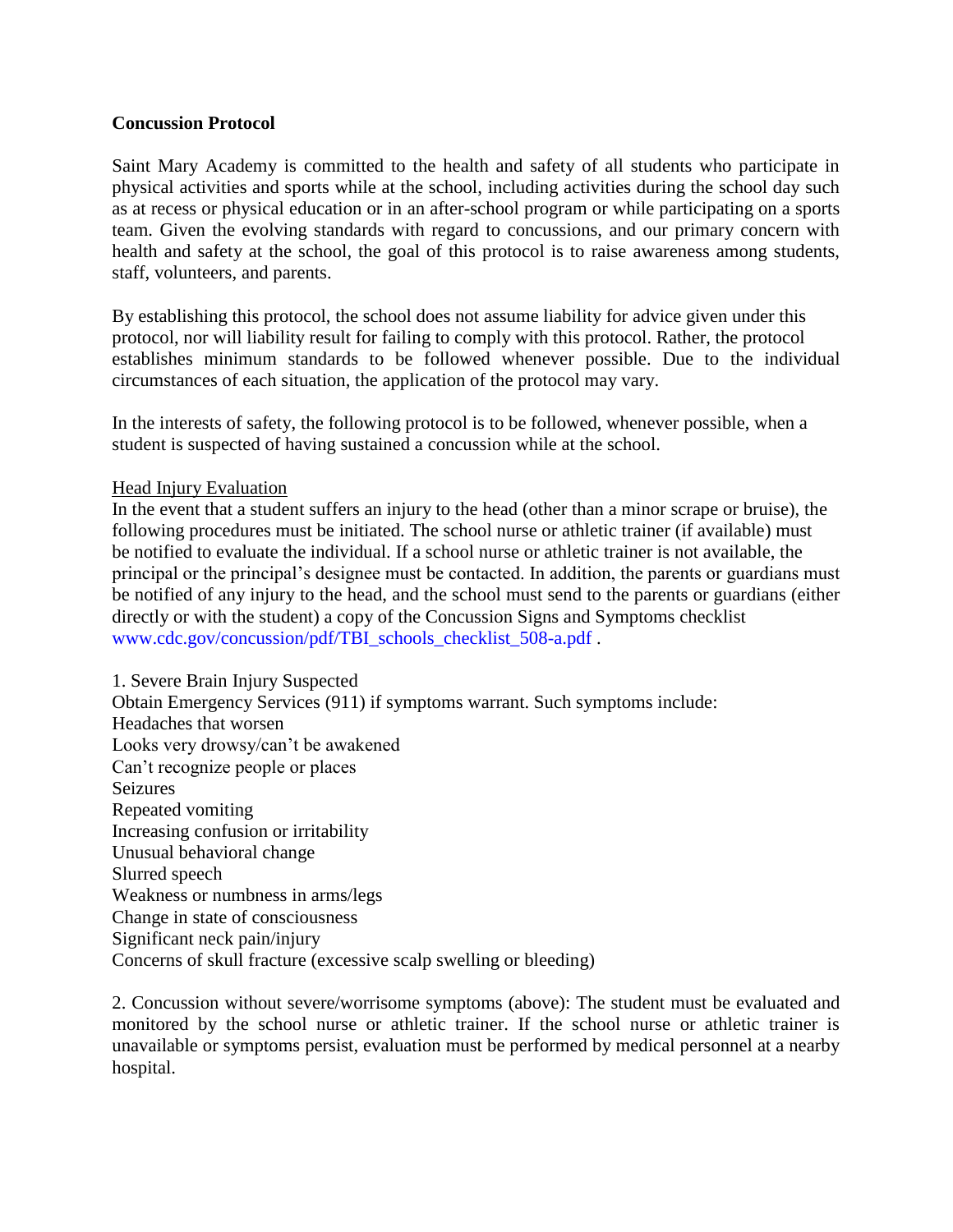3. Concussion not suspected: If history, symptoms, and exam do not support concussion, after a period of observation, the student may return to usual school activities, though teachers, coaches, and staff must be alerted to monitor for any common concussive symptoms (as above).

### Concussion Ongoing Management

If a head injury (other than a minor injury such as a cut, scrape, minor bump, or bruise) occurs during an athletic event or during physical activity on school premises, the student must be removed from play immediately and cannot return to play on the same day until the student is evaluated by a health care provider and receives medical clearance and written authorization from the health care provider to return to play. The student also must submit written permission from a parent or guardian to return to play.

Students suspected of concussion must not return to school until the student is evaluated by a health care provider and receives medical clearance and written authorization from the health care provider to return to school.

If the student experiences any persistent symptoms or progressively worsening symptoms, especially symptoms that do not allow participation in non-sports or activity-related school activities or duties, the school must notify the parents or guardians and consider sending the student home.

The school nurse should make use of the following evaluation and management tools from the CDC's Heads Up program (http://www.cdc.gov/concussion/headsup/index.html).

Fact Sheet for School Nurses: http://www.cdc.gov/concussion/pdf/TBI\_factsheet\_NURSE-508-a.pdf

Concussion in sports palm card: http://www.cdc.gov/concussion/headsup/pdf/Concussion\_in\_Sports\_palm\_card-a.pdf

Concussion Signs and Symptoms Checklist: http://www.cdc.gov/concussion/pdf/TBI\_schools\_checklist\_508-a.pdf

Acute Concussion Evaluation form: http://www.cdc.gov/concussion/headsup/pdf/ACE-a.pdf

Concussion Fact Sheet for Parents: http://www.cdc.gov/concussion/pdf/TBI\_factsheets\_PARENTS-508-a.pdf

# Concussion Management Goals

The standards for the management of concussions are evolving, with growing concerns about the long term risks to the health of athletes who return to activity too early. For example, an athlete who is *suspected* of having suffered a concussion should not be allowed back into play on the same day as the injury and an athlete who exhibits even brief symptoms should expect a prolonged period of rest and graduated return to activity. Coaches must remove any athletes from practice or play and initiate this protocol if a concussion injury is suspected.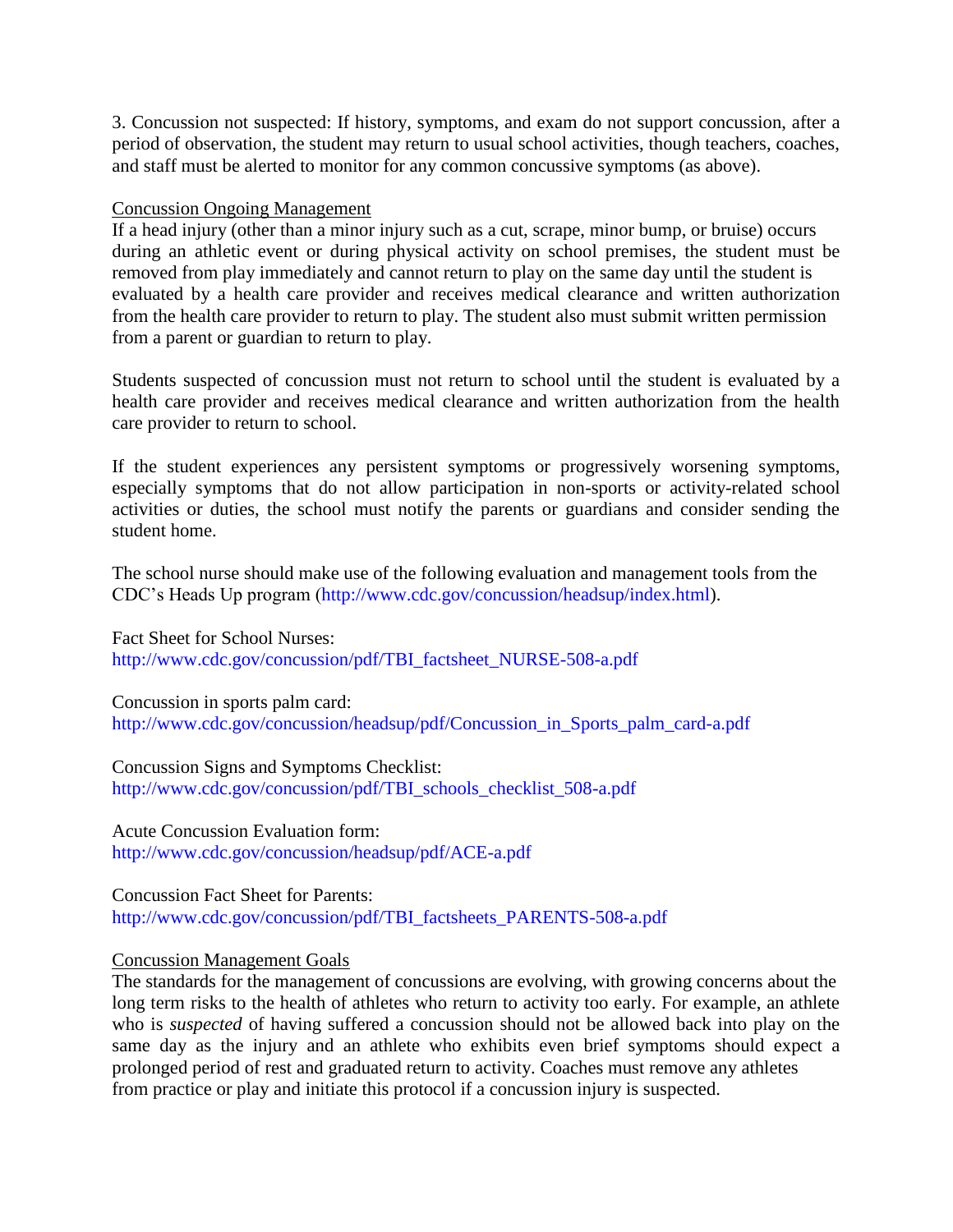Concussion Training

All employees and volunteers, including nurses, athletic directors, and coaches are strongly encouraged to complete the following free online training course: http://www.cdc.gov/concussion/HeadsUp/online\_training.html

Materials for education of employees and volunteers may be obtained for free from: Ordered/mailed: http://wwwn.cdc.gov/pubs/ncipc.aspx#tbi4 Downloaded/printed:<http://www.cdc.gov/injury/publications/index.html#tbi>